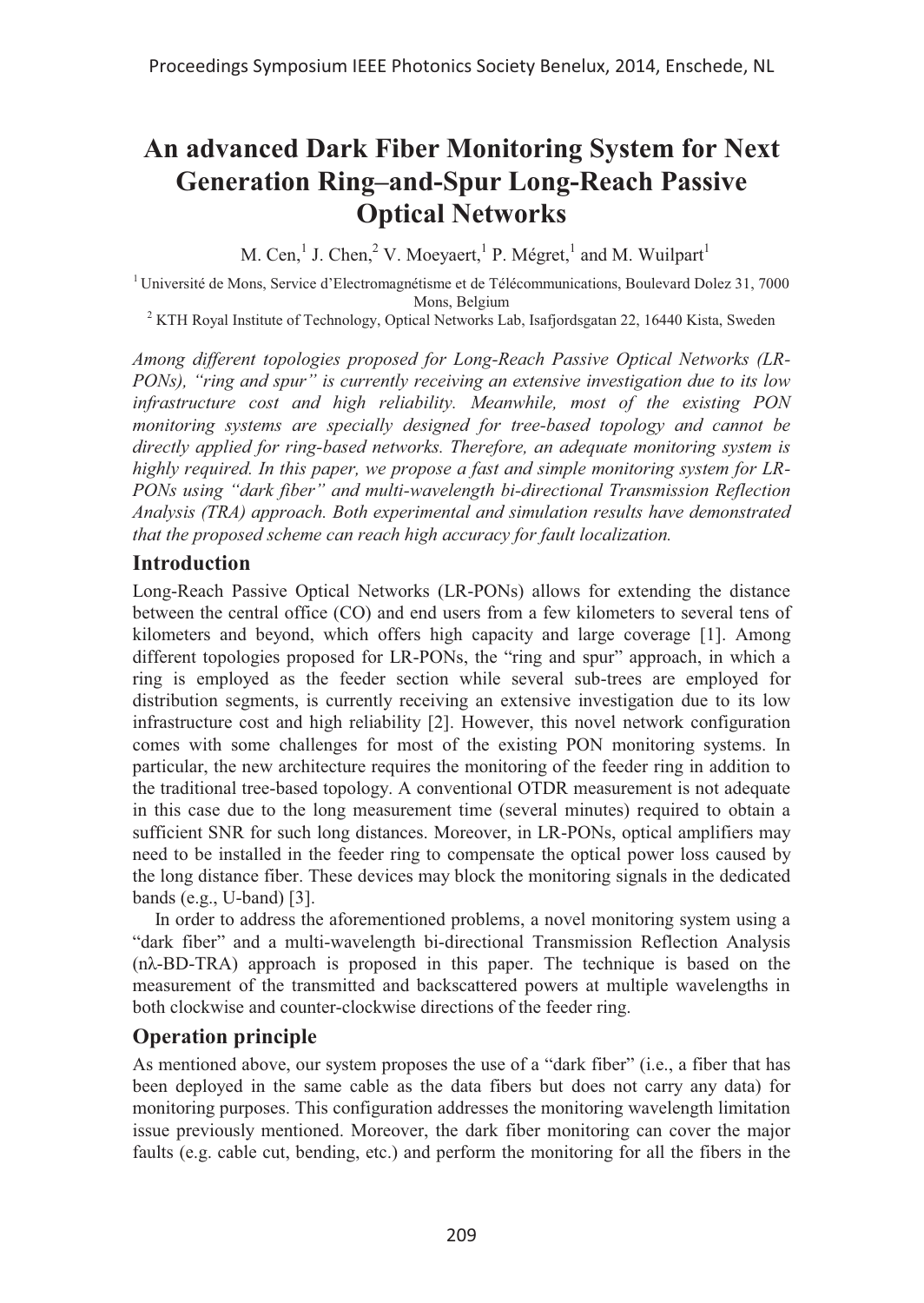cable at the same time. This novel idea also makes the monitoring system more precise and flexible since one can choose any set of monitoring wavelengths for supervision without affecting the data signals.

 Among different monitoring techniques, transmission reflection analysis (TRA) approach, which only requires to measure the power of transmitted and backscattered monitoring signals, outperforms the other solutions (e.g. optical time domain reflectometry OTDR). It is mainly because the TRA approach is characterized by a superior detection speed and a simple system configuration [4]. In our system, we use a single-wavelength TRA solution for non-reflective events (fiber bending, fiber seepage) monitoring. Regarding reflective events (fiber break) monitoring, a multi-wavelength TRA technique (which is defined in [5]) is utilized as the monitoring solution [6]. Let us note that for the case of long distance (e.g., fiber length  $>20$  km), the TRA technique may present a relatively low localization accuracy especially close to the remote fiber end. In order to improve its accuracy, we propose a bi-directional (BD) configuration adequate for the monitoring of the feeder ring of LR-PONs [6].

The schematic diagram of the proposed monitoring scheme is shown in Fig. 1, where a two-wavelength TRA is taken as an example. Each time, a continuous-wave light is launched in the dark fiber passing the feeder cable ring of the LR-PONs through an optical circulator and a  $2\times 2$  optical switch. An optical isolator is implemented to minimize the reflections from the fiber end. The transmitted power  $(P_T)$  and the integrated Rayleigh-backscattered/reflected power  $(P_B)$  are both measured by the dualchannel lightwave meter.



Clockwise direction. (b) Counter clockwise direction

The proposed monitoring procedure is discussed hereafter. If a fault occurring in the feeder cable ring is detected by the by the logical/network layer, one of the two light sources in the monitoring system will be first triggered. The next step consists in measuring the transmitted monitoring power  $(P_T)$  detected by the powermeter at the central office (CO). If the powermeter shows a null output of  $P<sub>T</sub>$ , it indicates the occurrence of a fiber break. In such a case, the other light source will also be triggered to realize a 2λ-BD TRA solution and localize the break. If the powermeter only shows a decrease of  $P_T$ , it indicates that the fiber is still connected but an event with big loss introduced, which implies either a fiber bending or a seepage. The 1λ-BD TRA measurement will then be activated to localize the bending or seepage.

The calculation model of fiber break measurement is described in [6]. As mentioned before, for fiber break monitoring the 2λ-BD TRA technique will be utilized [6]. For fiber bending/seepage monitoring, only one light source will be used and the calculation model is described in [7].

#### **Localization accuracy analysis**

In this section, the simulation results dedicated to the localization accuracy for fiber break and fiber bending/seepage are provided. This study is conducted under two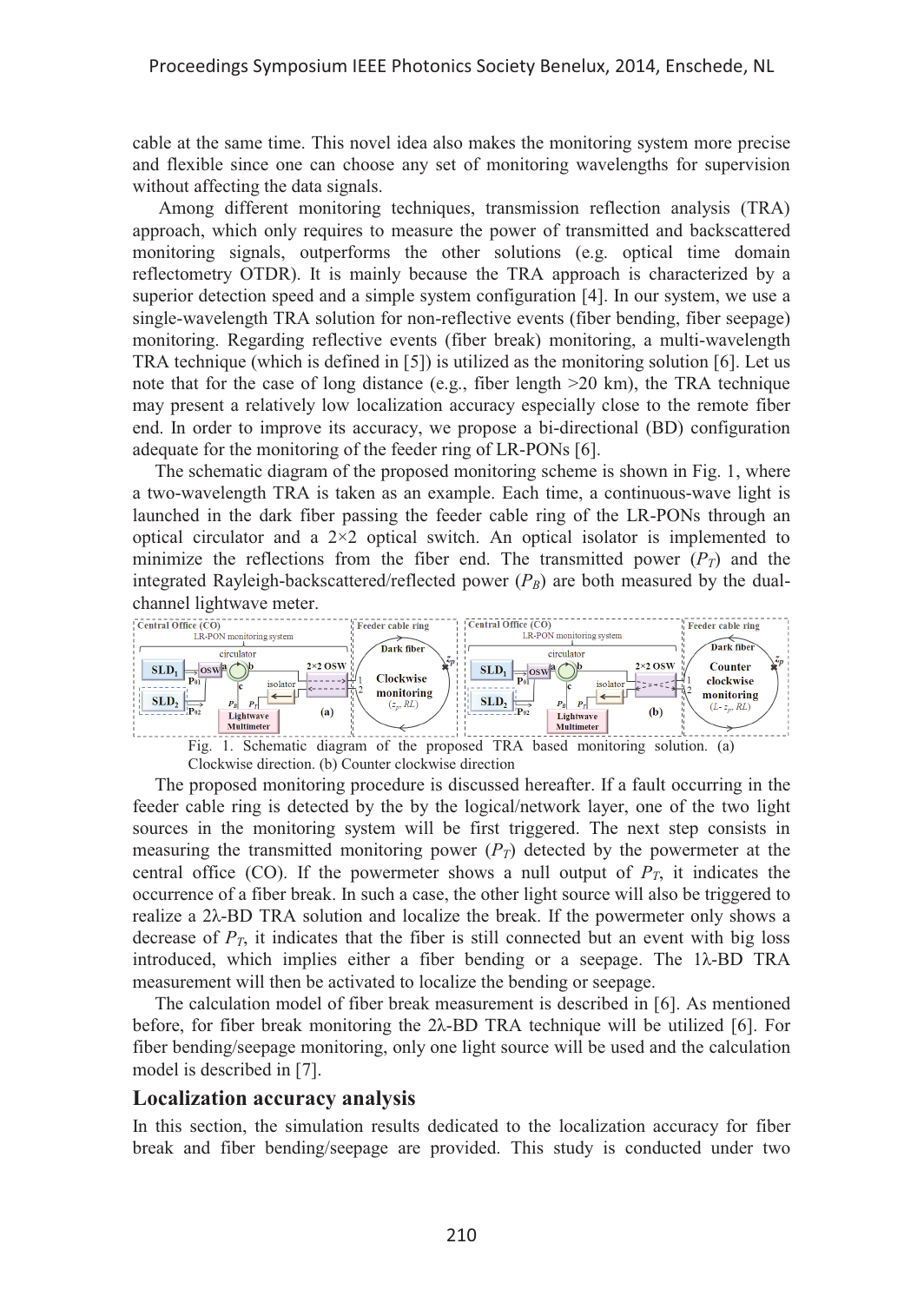wavelengths (i.e.,  $\lambda_1$ : 1550nm with an attenuation coefficient ( $\alpha$ ) of 0.2 dB/km and a Rayleigh scattering coefficient (S· $\alpha$ s) of 0.0026;  $\lambda$ <sub>2</sub>: 1310nm with a  $\alpha$  value of 0.35 dB/km and a S·αs value of 0.0055) [6]. Using a similar methodology as presented in [6] and by considering the inaccuracy of the powermeters (the measurement uncertainty coefficients for measuring  $P_B$  and  $P_T$  are both 0.1% according to our previous repeatability test), we can plot the expected localization error (see Fig. 2(a) for fiber break and Fig. 3(a) for fiber bending) and the corresponding standard deviations (STD) (see Fig. 2(b) for fiber break and Fig. 3(b) for fiber bending) versus the event location  $z_p$ along a 50 km-long fiber (10000 samples have been considered in our simulation).

For fiber break monitoring, we consider two different configurations of the monitoring system (configuration 1 describes the case of using two monitoring wavelength  $(\lambda_1+\lambda_2)$  for a single directional measurement; in configuration 2, the bidirectional methodology has been employed in the 2λ-TRA  $(\lambda_1+\lambda_2)$  monitoring solution). Here the event is introduced with a *RLa* (clockwise direction) of 50 dB and a *RLb* (counter-clockwise direction) of 53 dB.



Fig. 2. (a) Calculated expected localization errors and (b) Corresponding STDs when a fiber break is introduced along the feeder ring.

According to Figs. 2(a) and 2(b), it clearly appears that using the bi-directional monitoring configuration provides a better localization accuracy, especially at the remote end (compared with configuration 1 and 2, when  $z_p$ =49.9km, the expected localization error changes from 5.3 km to 0.1 m and the corresponding STDs changes from 15 km to 5 m).

Similar with fiber break, for fiber bending/seepage measurement, two different configurations are also considered. The expected localization errors and corresponding STDs are depicted in Figs. 3(a) and 3(b).